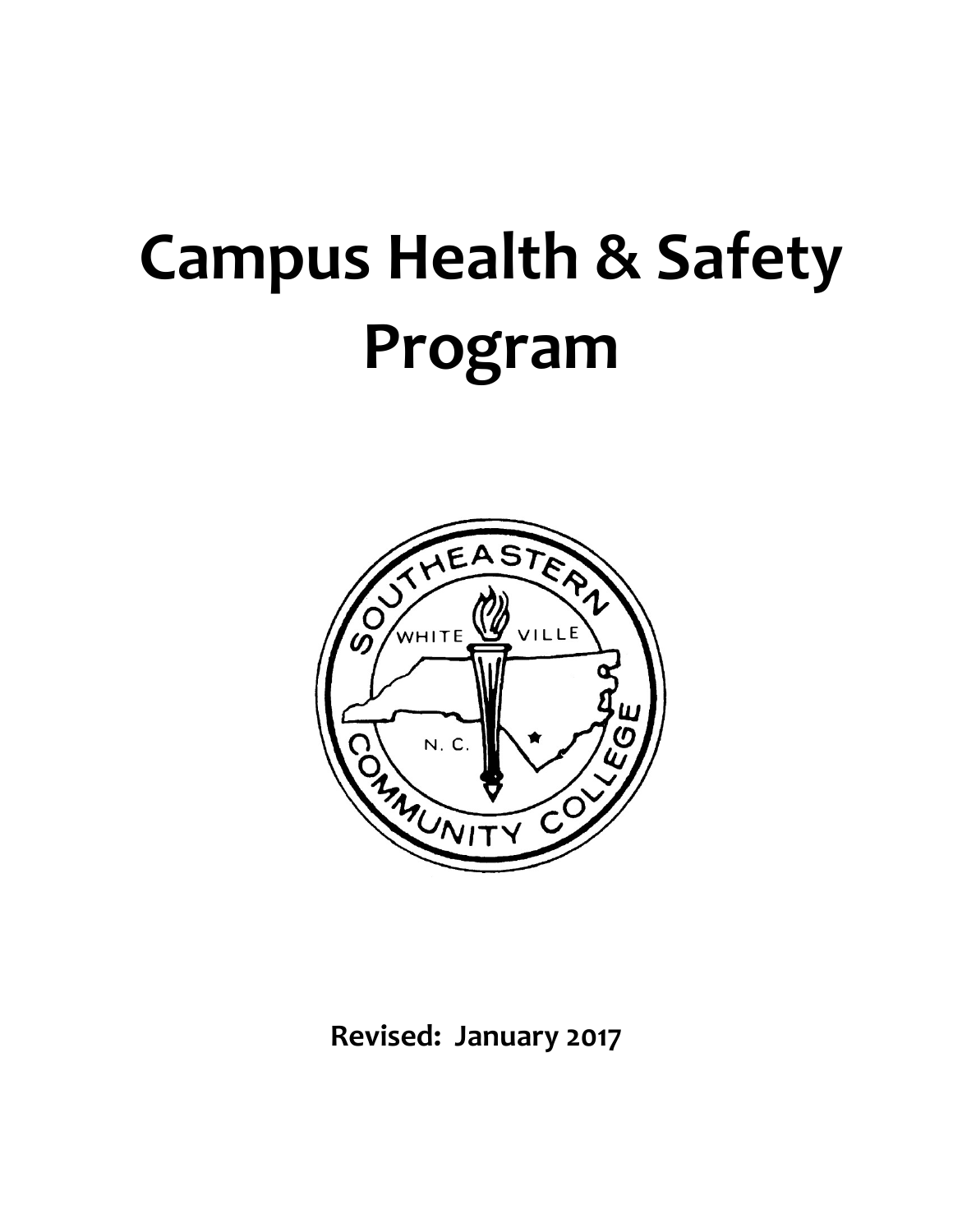# **TABLE OF CONTENTS**

# **Contents**

- I. Safety Policy
- II. Safety Commitment
- III. Campus Health & Safety Committees, Safety Teams and Meetings
- IV. Health/Safety Education
- V. Two Way Communications
- VI. Hazard Assessment
- VII. Safety Inspections
- VIII. Incident Reporting
- IX. Early Return To Work Program
- X. Restricted/Limited Duty
- XI. Accident Investigation
- XII. Case Management
- XIII. Goals, Awards and Recognition

# Attachments:

- I. Safety Guidelines for Employees
- II. Incident Form
- III. Accident Investigation Report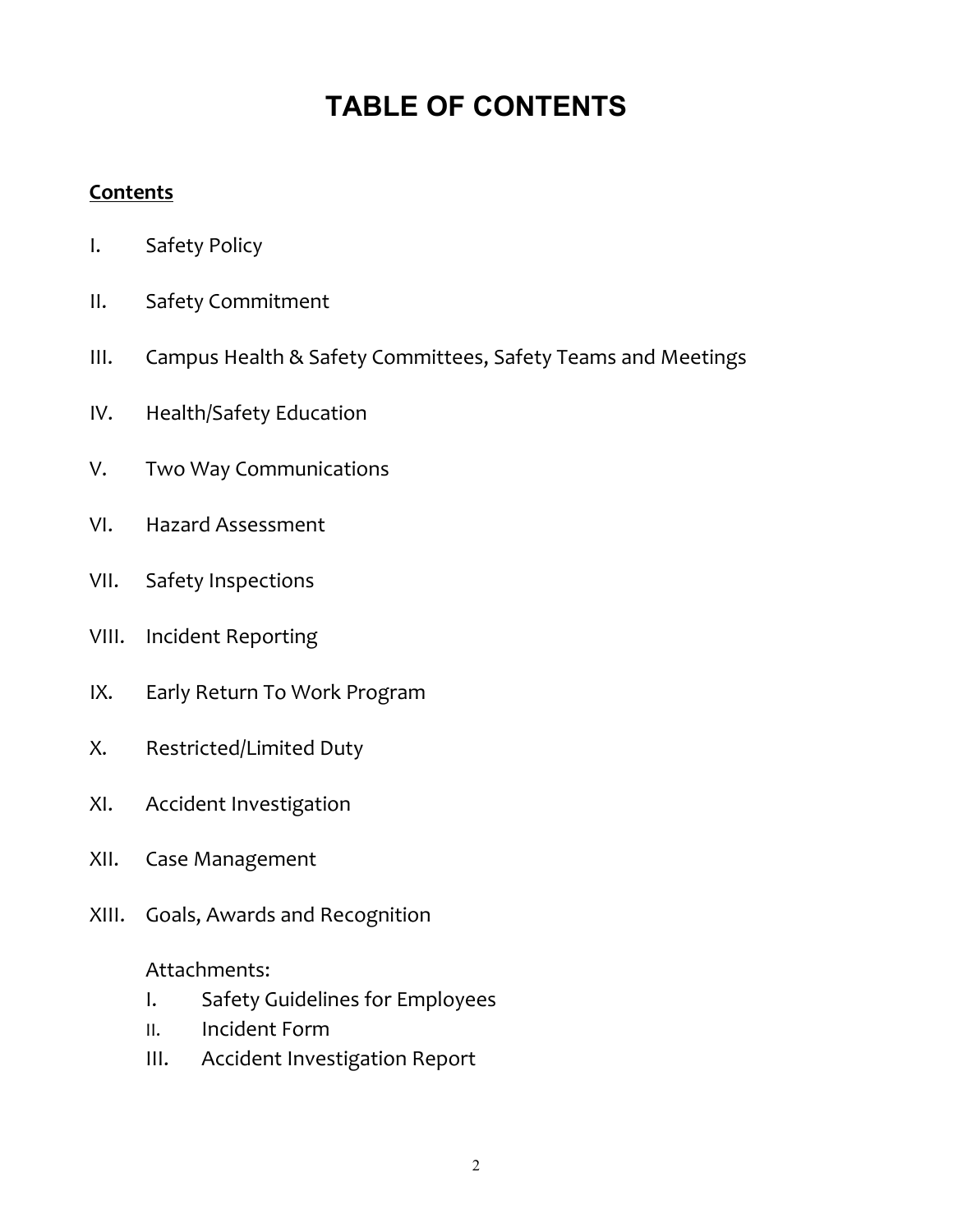# **I. Safety Policy**

The college takes reasonable steps to provide a healthy, safe, and secure environment for all campus constituents. A healthy, safe, and secure environment enhances management.

#### **II. Safety Commitment**

The institution will develop and maintain an ongoing, effective safety program for employees, students and visitors. These programs will meet the standards as set by the policies and procedures outlined in the following guidelines. These guidelines will assist in the development of individual safety plans. The Campus Health & Campus Health & Safety Committee will coordinate the activities of the program to ensure its effectiveness. Our goal is to establish and follow procedures that ensure compliance with federal and state regulations on workplace safety.

Safety is the responsibility of every employee, and compliance with all posted policies and procedures will benefit everyone. Every job can, and must be performed in a safe manner. Safety must take precedence over shortcuts. The prevention of accidents and the elimination of safety hazards will continue to be a major objective of the college. The safety of our students, employees, the public, and our operations are of the utmost importance and should receive our highest level of attention.

SCC will provide safe equipment, procedures, and the tools and training to allow employees to work in a hazard‐free environment. The success of our safety program is a responsibility of all employees, students and visitors on our campus.

The administration, from the President to the first line supervisor is responsible for the implementation of four major tasks that are basic to the success of our program.

- Motivation of employees to be safety conscious both on and off the job.
- Train employees to be more productive under established safety guidelines.
- Inspect work areas to identify and correct safety hazards and potential problems.
- Immediately investigate accidents to determine cause and take appropriate corrective action.

# **III. Campus Health & Safety Committee, Safety Teams and Meetings**

The college is responsible for developing and maintaining an effective safety and health program for employees and students. The college will appoint a Campus Health & Safety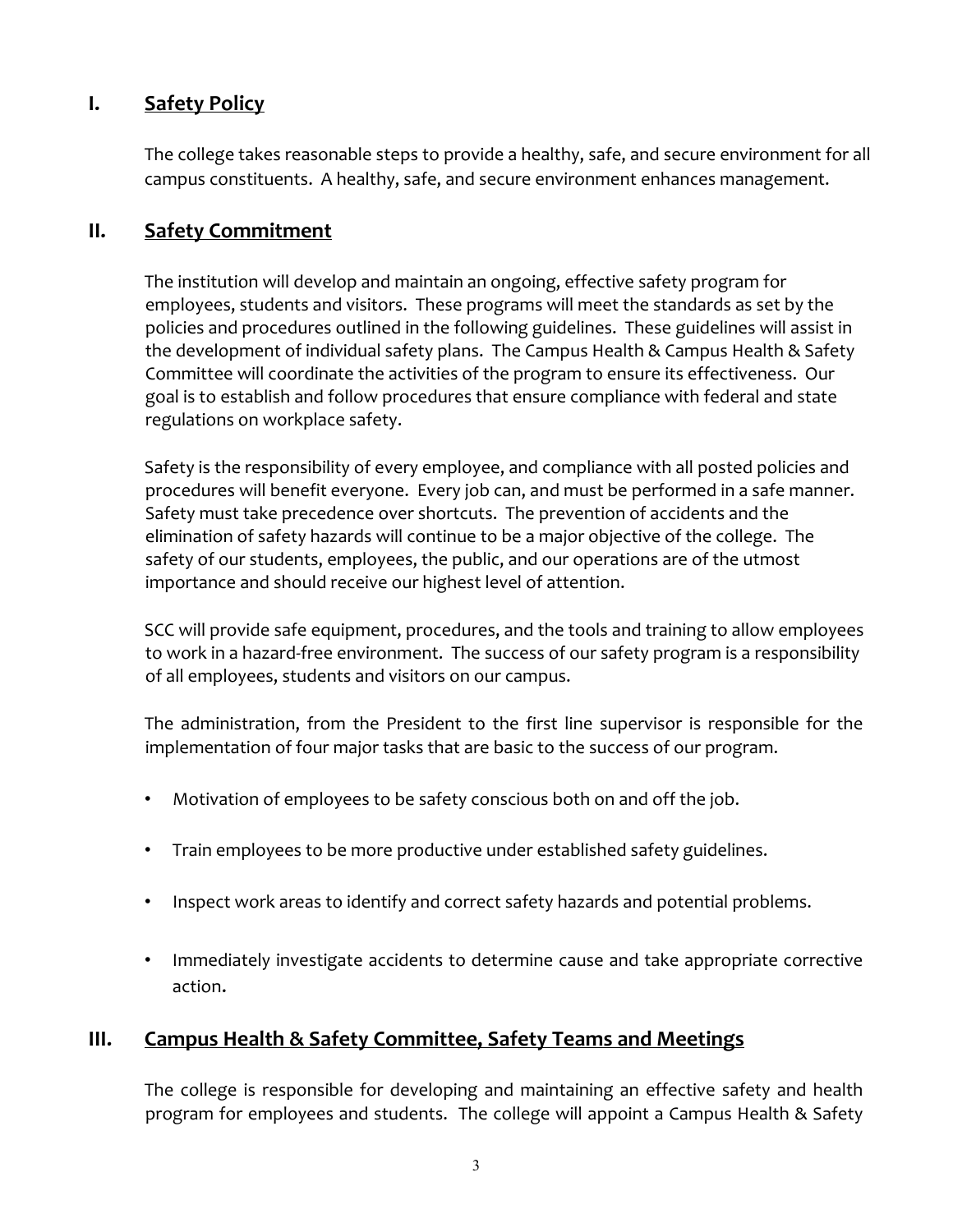Committee to provide leadership and support for the overall safety program a Campus Health & Safety Committee will be organized to direct the safety efforts of the institution.

Membership will include:

- Alison Soles Interim Director, Administrative Services/CFO
- Beverlee Nance VP, Workforce and Community Development
- Lauren Cole VP, Academic Affairs
- Sylvia Cox Executive Director of Student Services
- Angela Ransom Division Chair, Technical Programs
- Jeff Hester Faculty Representative
- Al West Director of Nursing & Health Technologies
- Travis Paul Director of Public Safety and Prison Education
- Chip Stallings Director of Public Safety
- Danny Allen Evening Operations Coordinator
- Bill Maultsby Director of Human Resources
- Gary Nealy Faculty Representative
- Shelia Miller Early Childhood Lab Administrator
- Meg Sellers Student Engagement Coordinator
- TJ Long Maintenance Supervisor

Meetings will be held during the 3rd week of each month.

The Committee's function will include:

- Review all accidents and make positive recommendations to prevent reoccurrence
- Review current safety problems and make recommendations for improvement
- Promote an ongoing safety culture
- Discuss current safety performance
- Establish and direct safety‐training programs
- Appoint safety inspection teams and review report of findings
- Recognize safety milestones and accomplishments
- Minutes will be recorded, including attendance, listing of actions and recommendations. Copies will be distributed to committee members and posted on the safety website.

To provide support for our overall safety program, safety teams will be appointed as needed. Safety Teams may consist of: coordinators, technicians, clerical staff, security personnel, maintenance personnel, etc. These teams will meet to address safety concerns and make recommendations to the Leadership Team.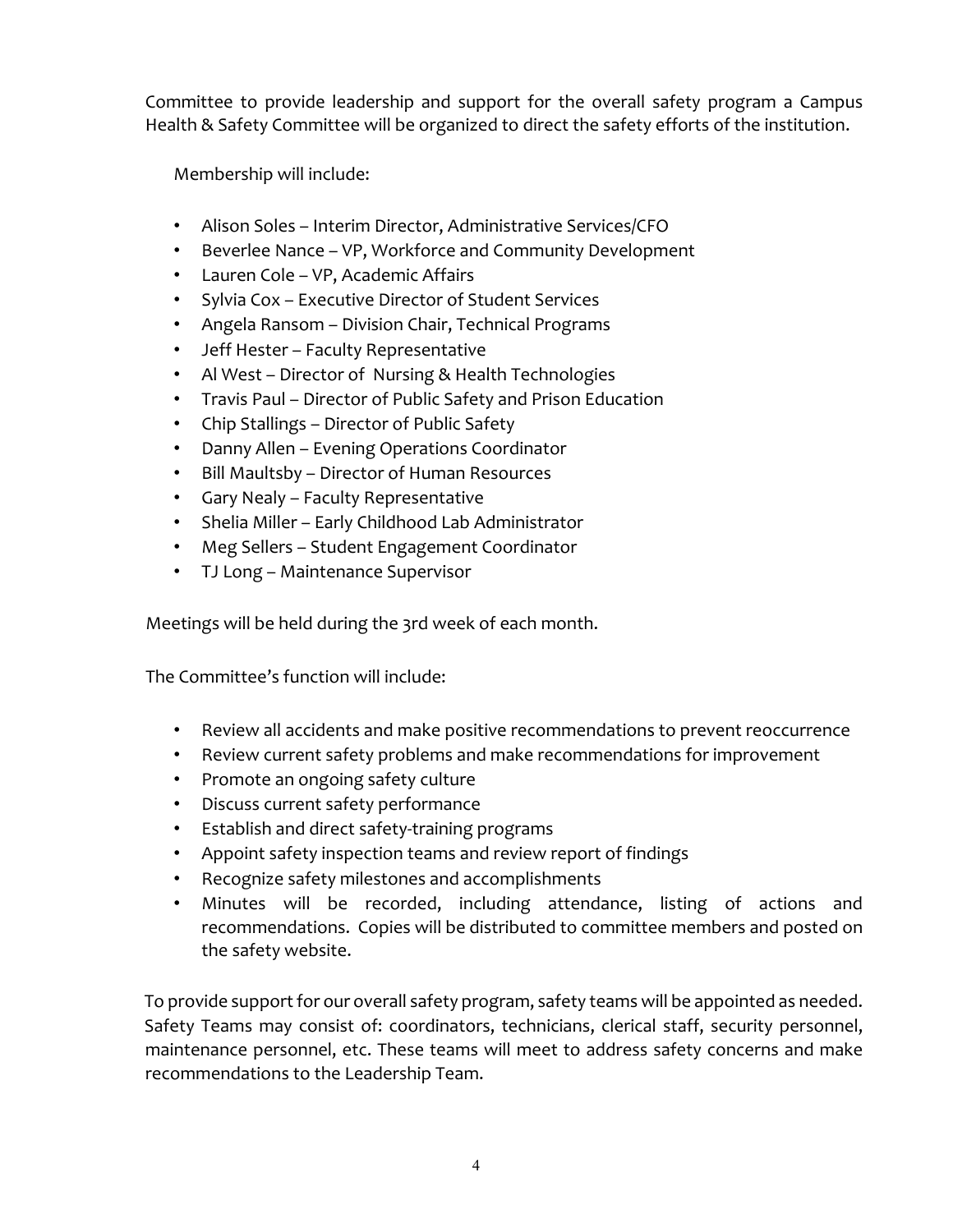Status report will be reviewed during monthly Campus Health & Safety Committee meetings on items that have been corrected and those still in need of repair.

# **IV. Health/Safety Education**

All employees will receive Safety Orientation for New Employees outlining the Safety Culture philosophy of the college. Information/training in health and safety regulations will be provided to full time employees at convocation. Part time employees will be provided information/training on Internet and through printed materials and video. Each teaching faculty will provide information / training specific to their teaching area to their students by course presentations, demonstrations, and printed materials.

- Upon entering into the workforce all full time employees will be provided with a general safety orientation and advised of their individual safety responsibilities. This will be documented at the time of sign up.
- Review of Safety Guide for Employees
- SCC Safety Policy
- Accident/Injury Reporting Procedures
- Safety Rules
- Hazard Communications (Phase I)
- During the first 90 days of employment, the Human Resources department will conduct formalized orientation meetings for all newly hired employees.
- The Campus Health & Safety Committee will provide information on a routine basis to educate and informed employees on key safety topics.

**Additional resources for health and safety information include** the local Office of Emergency Preparedness, the *North Carolina State Employees' Safety & Health Handbook located at* h*ttp://www.osp.state.nc.us*, the *North Carolina Administrative Code* located in 13 NCAC 07F.0101, and the *Occupational Safety and Health Program Guidelines for Colleges and Universities http://www.eric.ed.gov*

#### **Job Safety Training**

- Each division has the responsibility of developing individual safety rules pertinent to their respective areas and conveying these rules to every employee within their area of responsibility.
- Supervisors are required to conduct Hazard Communications Training (specific chemical training) and document the training prior to an employee being required to handle chemicals in the workplace.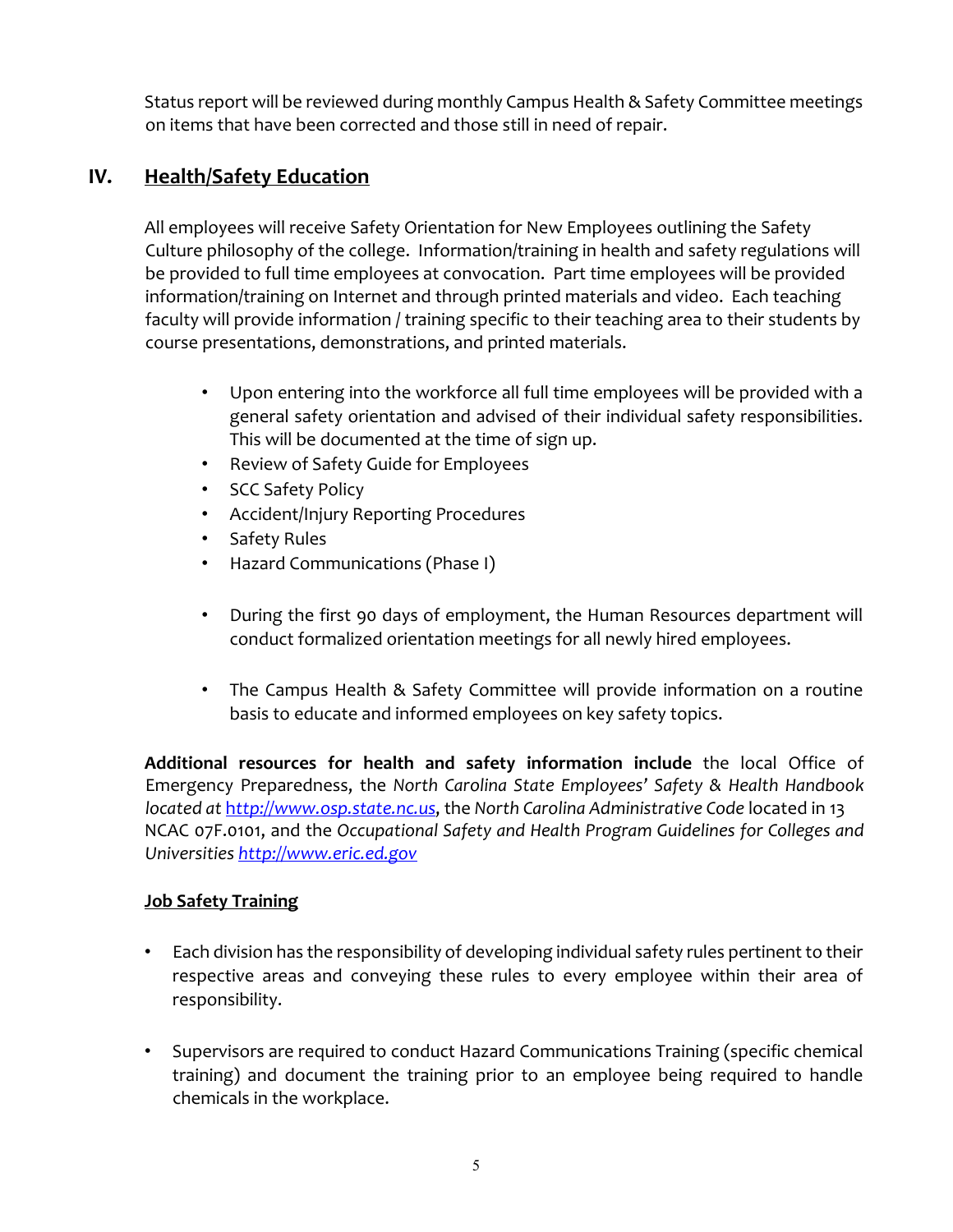- Each division is required to inform all employees of emergency evacuation procedures as outlined in the Emergency Preparedness Plan.
- A record will be maintained in the HR Department on all employees who have completed safety specific training programs. Specific training will include but not be limited to the following programs: First Aid/CPR, Hazard Communications, Lockout/Tagout, Personal Protective Equipment, Blood‐borne Pathogens and Emergency Procedures.

#### **Health/Wellness Education**

Health/Wellness programs are an important component in the overall health and safety of all employees. SCC will continue to develop programs geared to assist employees in developing healthy behaviors and lifestyles.

#### **V. Two Way Communication**

Safety records are built on the cooperation of everyone in the organization. Personal contacts between the administration and employees/students help to promote this cooperation. Safety contacts demonstrate personal concern for employee/students well being and help to promote morale within the department.

- Supervisors do not have to formally talk with an employee in the office to have a safety contact. It can involve contact on the job, during counseling, informal discussions or during team meetings.
- Involvement of the employee is the aim of the contact. Suggestions and participation should be a daily part of the program.
- Supervisors should make a point to have a safety contact with each employee at least once per month. **These contacts should be documented.**
- Contacts can occur in several ways.
- **Positive Reinforcement** The supervisor should be on the look‐out for employees following specific safety procedures and recognize them for doing the job in a safe manner.
- **Safety Tipping** Supervisors should give team members specific, on the spot, safety tips with each bit of instruction.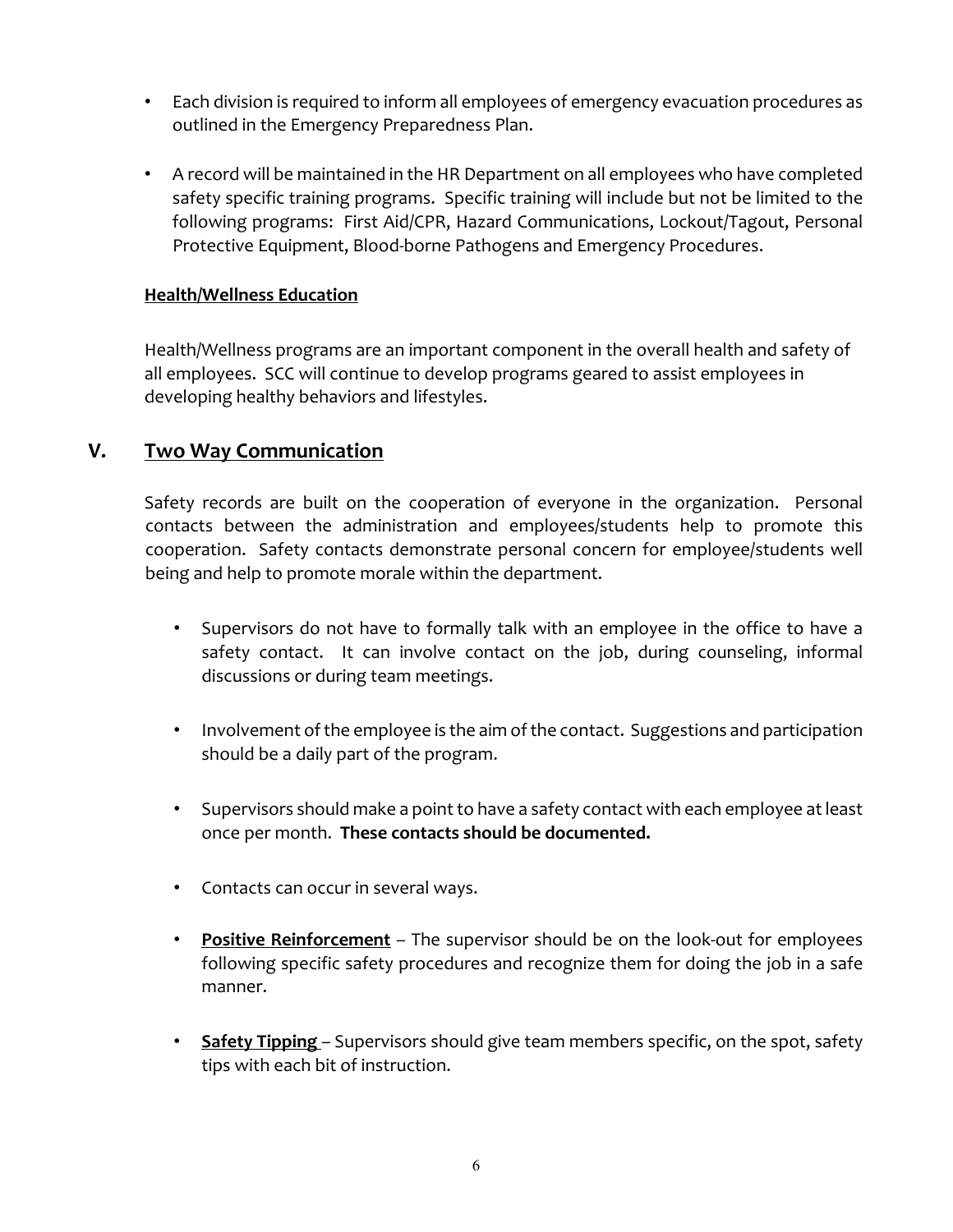- **Correction of Unsafe Acts** Unsafe acts shall immediately be corrected when team members are observed committing acts that could cause injury to themselves or coworkers. Correction may be in the form of an informal discussion, verbal warning or a written warning depending on the seriousness of the infraction/violation. All employees are encouraged to point out unsafe acts to their co-workers.
- **Target Contacts** On a periodic basis supervisors will cover a safety topics relevant to the situation at the time.

Examples:

If a new chemical is introduced into the workplace, all team members who are required to work with that chemical are to be trained.

Review of an injury that occurred in the department and how to prevent it from happening again.

# **VI. Hazard Assessment**

The college will appoint a person to lead a hazard assessment team that will assess the workplace to determine if hazards are present, or likely to be present, that will necessitate the use of personal protective equipment. If such hazards are present, or likely to be present, the college shall:

- Select and have each affected employee and student use the types of personal protective equipment (PPE) that will protect the employee and student from the hazards identified in the hazard assessment;
- Communicate selection decisions to each employee and student
- Select PPE that properly fits each affected employee and student; and
- Verify the required workplace hazard assessment has been performed through a written certification that identifies the workplace evaluated, the person certifying the evaluation has been performed, the dates of the hazard assessment, and identifies the document as a certification of hazard assessment.
- The college shall provide training to each employee and student who is required to use PPE. Each employee shall be trained to know at least the following:
	- a. When personal protective equipment is necessary;
	- b. What personal protective equipment is necessary;
	- c. How to properly don, doff, adjust and wear personal protective equipment;
	- d. The limitations of the personal protective equipment;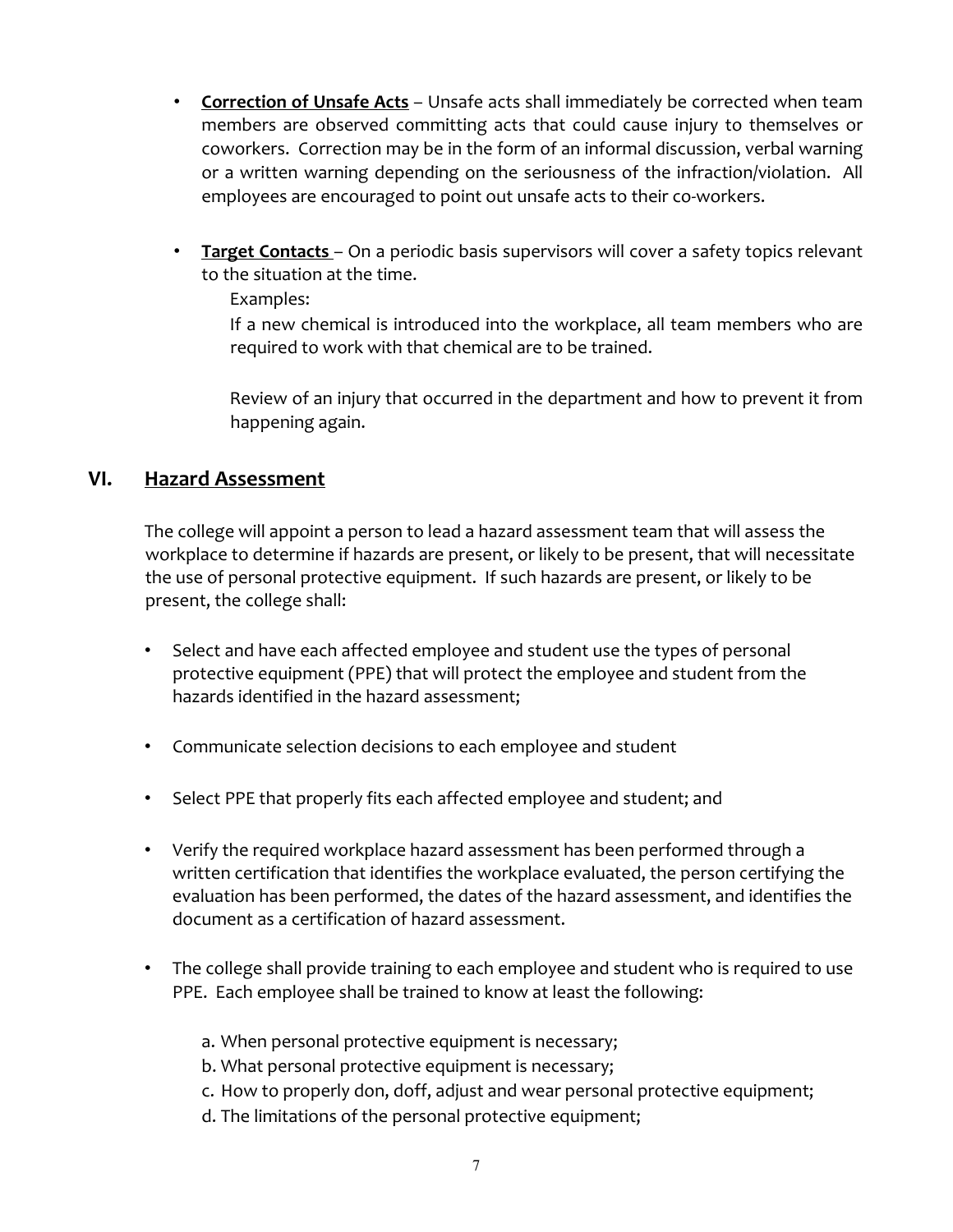e. The proper care, maintenance, useful life and disposal of personal protective equipment;

• Faculty is expected to provide students information regarding PPE for their classes in the syllabus and through demonstration. Faculty is expected to use and to require students to use PPE appropriately.

#### **VII. Safety Inspections**

Safety inspections are intended to identify conditions considered to be unsafe or at least represent a possible hazard. By recording and reporting those conditions, the Campus Health & Safety Committee and management are able to take corrective action.

#### • **Safety inspections will be conducted as follows:**

During each quarter, safety teams will make an inspection of their designated work area. This inspection should include: work areas, offices, break areas, storage areas, etc. Safety teams will look for unsafe conditions, unsafe methods and unsafe acts of team members. The Campus Health & Safety Committee is responsible for following up on all previous outstanding recommendations or results. Inspection reports will be maintained for 90 days.

#### • **Miscellaneous Inspections**

Annual Fire Department Tour **Maintenance Supervisor** NCCCS Environmental Safety & Health EHS Specialist

#### **VIII. Incident Reporting**

Any employee or student observing unsafe conditions or practices should report that information to a supervisor or a faculty/staff member.

All fires, injuries, accidental damage to property, hazardous material spills, and other emergency occurrences, no matter how slight, must be reported to the office of the vice president of operations and finance as soon as possible after emergency personnel have been contacted, if necessary. The college switchboard serves as the central contact point for calls to fire or rescue personnel and for notification of campus officials of emergency situations on campus.

All accidents, injuries, job-related illnesses or near misses occurring on campus or at collegesponsored activities should be reported to the appropriate supervisor and to the human resource administrator on a college incident report form. Injuries involving students should be reported promptly on available incident report forms to the vice president of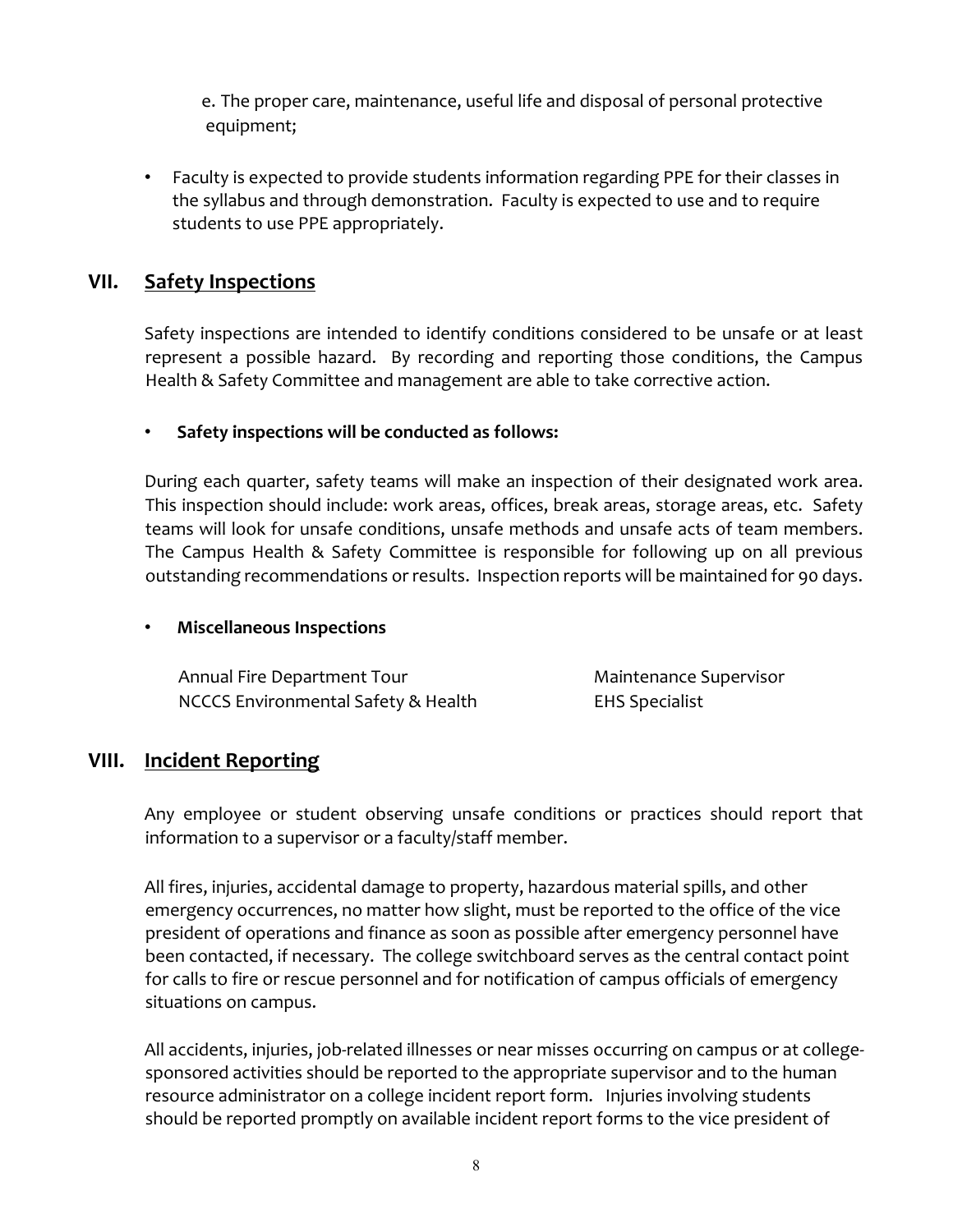student development services and to the vice president of operations and finance. Incidents involving employees and visitors should be reported promptly on available incident report forms to the office of the vice president of operations and finance and to the office of the human resource administrator. Other report forms may need to be submitted to the Business Office so that insurance claims for students or workers' compensation claims for employees can be filed. Incidents occurring during evening hours of operation of the college should be reported to the director of evening programs.

The prompt reporting of accidents and follow up is essential if the company is to be in the position to handle accident cases correctly. It is important to remember that every injury, regardless of the extent, can result in downtime, lost wages, inefficiency and most of all needless pain and anguish for the team member. It is essential that all information pertaining to every injury be completed in detail. When an accident occurs, it is the responsibility of the injured employee/student to report the injury to their supervisor immediately and seek proper medical attention if necessary. Reporting procedures are as follows:

# **First Aid Injuries**

- It is the policy of SCC to provide first aid to team members in case of injury on the job.
- Injuries not requiring the immediate services of a physician will receive first aid at the individual location by the First Aid Responder.
- First Aid Responders will evaluate injuries and treat as necessary.
- First Aid Responders **must** complete First Aid Responder Record of Treatment form whenever first aid is administered. The completed form is to be submitted to the HR Office immediately.
- Director of Human Resources should be notified via e‐mail so as to expedite accident investigations.
- An accident investigation will be conducted and submitted to the Director of Human Resources within 24 hours.

# **Injuries ‐ Employees**

- When an injury is questionable for first aid treatment, the Director of Human Resources must be contacted. When outside medical attention is necessary it will be directed by the HR Administrator provided the injury occurred on the job.
- The Director of Human Resources except in extreme medical emergencies will direct care for all outside medical attention.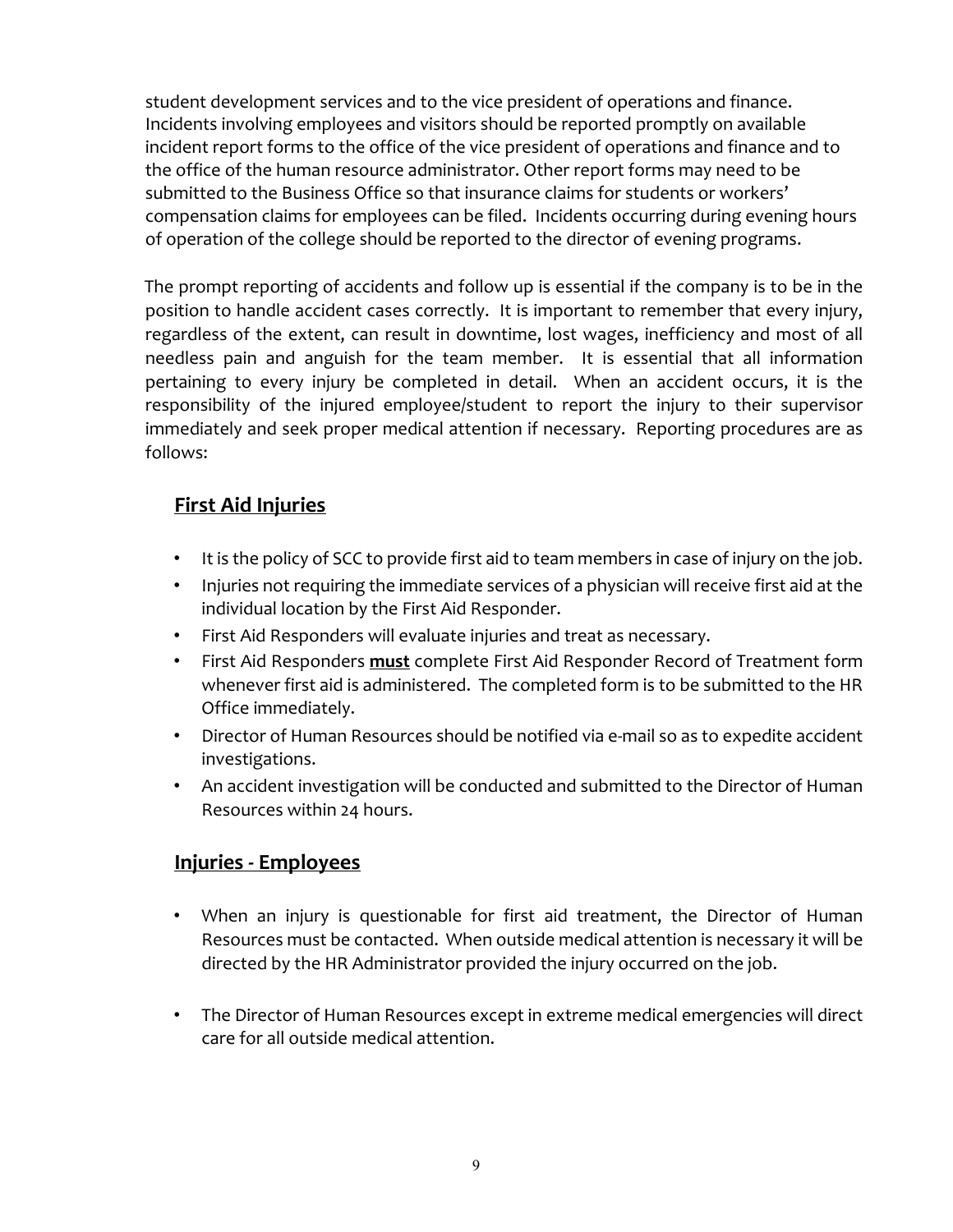# **Injuries – Students**

- When an injury of a student occurs it is the responsibility of the instructor to notify the Business Office and report the injury.
- The instructor and/or security officer will complete an incident report and submit to the Director of Human Resources. The student will be provided a copy of the Student Accident Insurance Brochure and appropriate claim forms for completion prior to receiving medical attention. If the injury requires immediate transport and medical attention the student will be referred and the required documentation will either be forwarded to the student by mail, supplied by the instructor or the student will be referred back to the Business Office following treatment.

#### **Lost Time Injuries**

- A lost time injury is a recordable injury in which the employee is unable to return to work as a result of the accident, extent of the injury and at the direction of the medical care provider.
- In the case of an accident where there is a possibility of lost time, the college will make every attempt to provide continuous work to the injured employee under the early return/restricted work program. The Director of Human Resources will contact the Health Care Provider to outline early return/restricted duty possibilities.

# **IX. Early Return to Work Program**

#### **Purpose:**

To provide a uniform method for returning employees to work as soon as possible after an on the job injury or treatment for occupational illnesses in order to reduce time lost from work.

#### **Objectives:**

- Reduce or eliminate lost time due to injuries or occupational illnesses
- Provide restricted duty assignments in order to enable employees to return to the work force in a timely manner
- Better monitoring and direction of care of injured/ill employees
- Reduce the cost of Worker's Compensation Claims

#### **Procedures:**

After it has been established that an occupational injury or illness may result in lost time, the employee, Human Resources Administrator, the employee's supervisor and VP will meet and discuss the procedures to be followed in order to return the injured/ill individual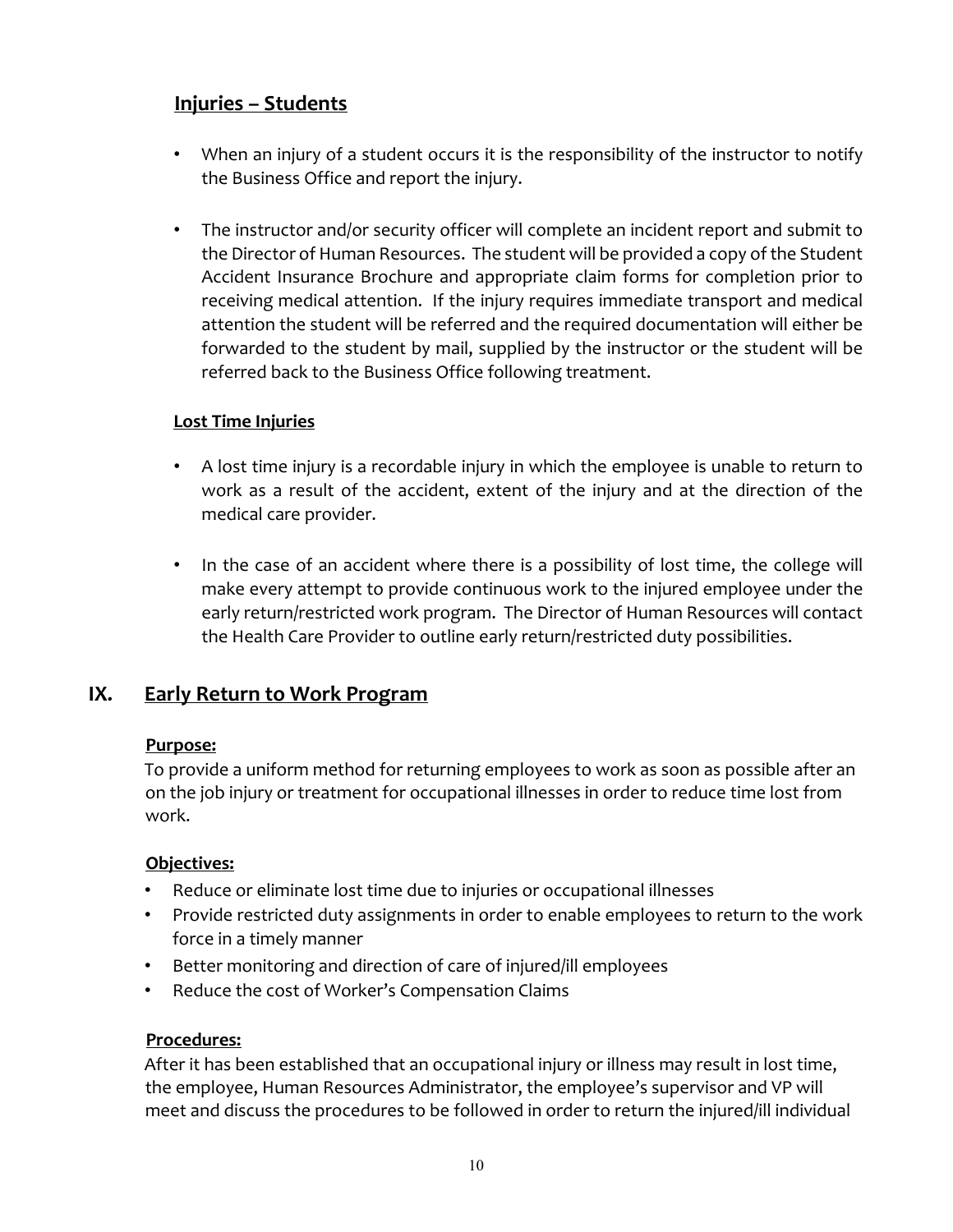to work expeditiously and avoid all lost time cases. The Director of Human Resources will maintain open lines of communication between the employee, administration, and the health care providers.

Human Resources will contact the approved Health Care Provider prior to the employee being seen to explain SCC's position on lost time and outline our Early Return to Work and Restricted/Limited Duty Programs. Additionally, the employee will take a referral slip for treatment to the health care provider.

# **X. Restricted/Limited Duty**

Restricted/limited duty will be provided to all employees as available. The treating health care provider will determine the level of restrictions and will be asked to provide **specific** limitations and guidelines when restrictions are necessary. Once the restrictions have been determined, the supervisor will coordinate suitable work for the employee. In determining appropriate work assignments (keeping in mind all limitations) the following points should be considered.

- Is the employee able to perform their normal job?
- Can the employee perform a *portion* of their normal job with assistance?
- Is there any other job within the department that the employee is able to perform?
- Is there work available that is not done on a regular basis but needs to be done periodically that the employee is able to do?
- Are there any jobs involving minor repair, inspection or inventory?
- Are there any housekeeping or maintenance jobs or tasks that would fall within the restrictions outlined by the health care provider?

"Restricted Work" assignments will be made according to the department in which the employee works. Alternate work assignments for each department are categorized by physical requirements and priority. Any work that is assigned to the employee must be productive in nature.

In the case of an injury, the employee will be provided additional safety training that relates specifically to the type accident/ injury.

The College and the employee will honor all restrictions and limitations outlined by the treating health care provider. Employees placed on restricted duty will be treated as any other employee with regards to attendance and disciplinary actions.

# **XI. Accident Investigation**

Prompt and thorough investigation of accidents is essential both from the legal standpoint as well as the human factor. When an accident occurs, it is the responsibility of the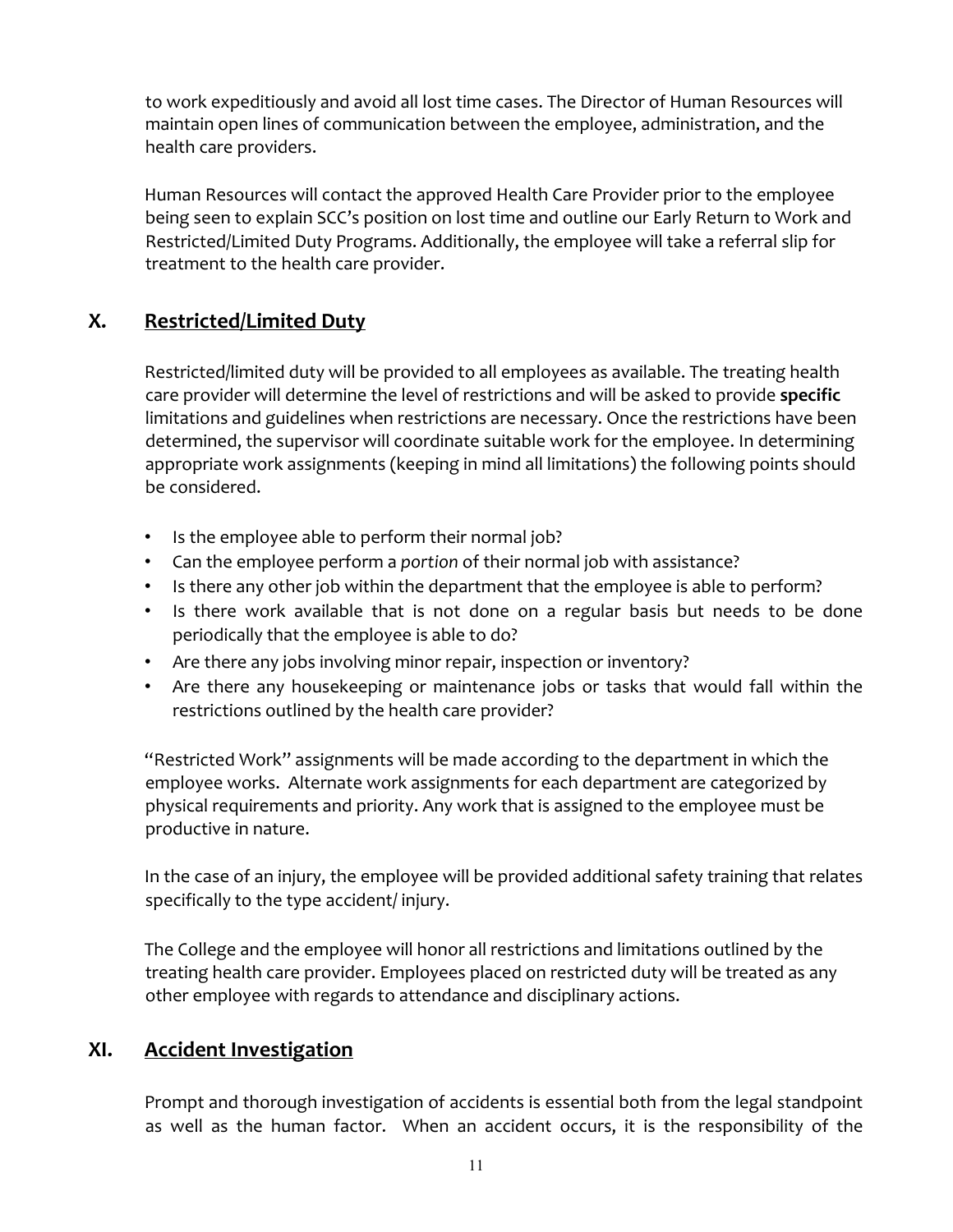Supervisor to file an Accident Investigation Report. It is also their responsibility to arrange a meeting with the Director of Human Resources to review the report and discuss appropriate corrective action. This process **must** occur within 24 hours of the accident. All parties are required to sign the investigation form.

When an incident or accident occurs that needs further investigation, the supervisor will contact the HR Administrator, immediately following the incident, to request a review by the Accident Investigation Team.

- Facts will be reviewed and Director of Human Resources will contact the employee's supervisor
- The supervisor will conduct an investigation within 48 hours at the scene of incident
- The investigation should include the following:
- Injured Employee, except in extreme or unusual circumstances
- Any witnesses of the injury
- SCC Accident Investigation form will be completed and returned to HR

#### **XII. Case Management**

The Supervisor and the Director of Human Resources have the greatest responsibility in controlling the costs after an accident has occurred.

- All occupational injuries or illnesses must be reported to Human Resources immediately.
- Arrangements to transport the injured team member will be made by the supervisor or the Human Resources Administrator.
- When an employee does not report to work for the next scheduled shift as a result of an on the job injury, it becomes the Supervisors responsibility to follow the case closely.
- The Human Resources department will be notified immediately.
- Within 24 hours of the accident and at least once per week thereafter, the Supervisor should contact the injured team member to offer encouragement and to communicate their interest in getting them back to work. Information obtained during these contacts should be communicated to the Human Resources Department.
- Following treatment the team member will return to the Human Resources Department with documentation to return to work, restricted work or to be away from work.
- Upon notification that the team member will not be able to perform their regular job, the Human Resources Department, with division assistance will identify productive, modified or restricted duty work as outlined by the Restricted Work Guidelines.
- Questionable claims will be reviewed thoroughly and investigated by the college's insurance carrier.